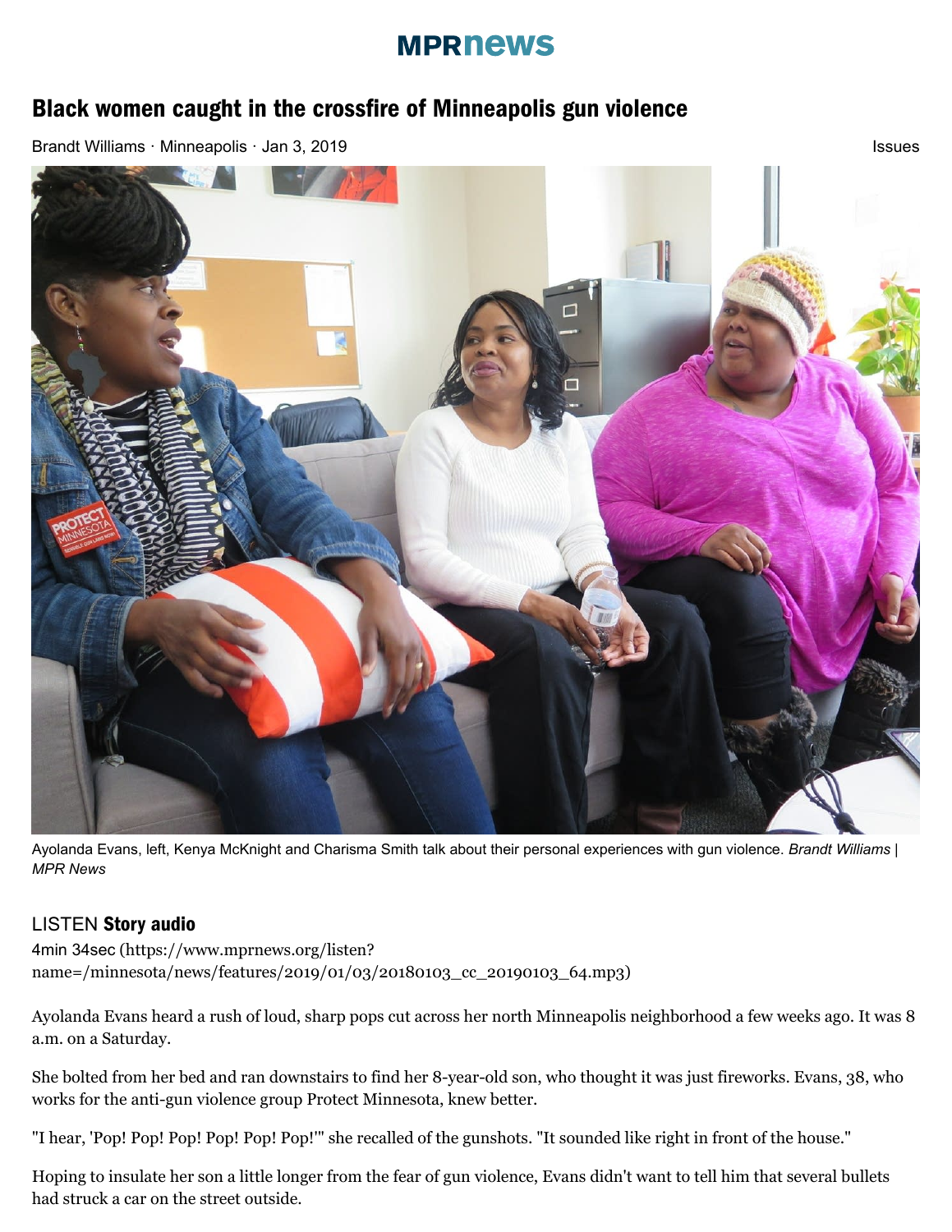Gunfire, though, is a reality that she and other African-American women in Minneapolis must deal with far too often.

An MPR News analysis of Minneapolis shootings from January 2016 through mid-December 2018 found 89 African-American females — including three girls aged 17 and younger — were wounded by people with guns. Seven African-American women died as a result of being shot.

## Over three years, 854 people were shot in Minneapolis.



# 89 of those shot were black women **7 of those women died**

Source: Minneapolis Police Department | This data spans January 2016 to mid-December 2018.

[Over three years in Minneapolis, 854 people were shot. Graphic font courtesy of ProPublica](https://github.com/propublica/weepeople) (https://github.com/propublica/weepeople) *William Lager | MPR News*

#### [• Oct. 2018: Even as Minneapolis crime dips, gun violence still looms large \(https://www.mprnews.org/story/2018/10/10/minneapolis](https://www.mprnews.org/story/2018/10/10/minneapolis-crime-dips-but-gun-violence-looms-large)crime-dips-but-gun-violence-looms-large)

In 2016, 338 people were wounded by gunfire in Minneapolis; 41 were black women. It's a rate of gun violence higher than that for women of all other racial or ethnic groups. That rate is also higher than for white men.

Even when the bullets don't hit them, Evans and other women say the roles they play as mothers and caregivers place a greater burden on them than people realize.

#### 'He thinks it's a joke'

Evans and two other African-American women agreed to share their experiences of gun violence. They said they've known and loved people who have been shot and killed, and they emphasized the role black women must play in ending gun violence.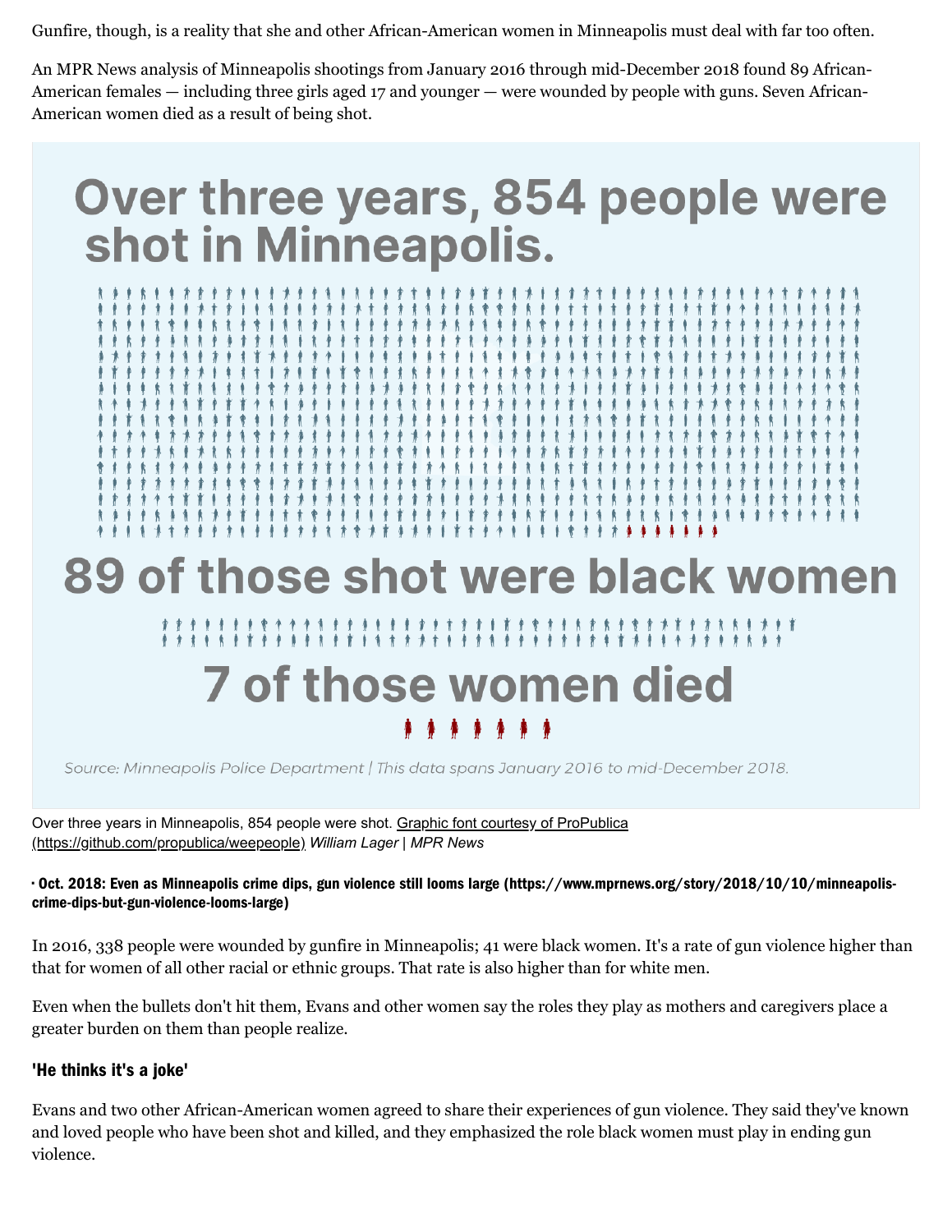By talking openly about what they've seen, they hope to open a window on the damage it creates for women even when the bullets miss them.



Ayolanda Evans says three bullets once struck her Minneapolis home while she and her family were in the house. *Brandt Williams | MPR News*

Besides the incident a few weeks ago, Evans said three bullets struck her home two years ago while she and her husband and children were inside.

No one was hit, and Evans said her children slept through the impact. But one bullet struck her bedroom wall and knocked [plaster into her sleeping husband's face. She couldn't help but think of Terrell Mayes Jr.](https://www.mprnews.org/story/2015/12/21/terrell-mayes-investigation-continues) (https://www.mprnews.org/story/2015/12/21/terrell-mayes-investigation-continues), the 3-year-old boy killed in 2011 when a bullet smashed through his north Minneapolis home.

African-American women are sometimes innocent bystanders caught in the crossfire.

In May 2016, [Birdell Beeks \(https://www.mprnews.org/story/2016/05/31/vigil-north-minneapolis-woman\),](https://www.mprnews.org/story/2016/05/31/vigil-north-minneapolis-woman) a 58-year-old grandmother was killed while she sat in her vehicle near an intersection in north Minneapolis. The convicted killer, Joshua Ezeka, was trying to hit someone else.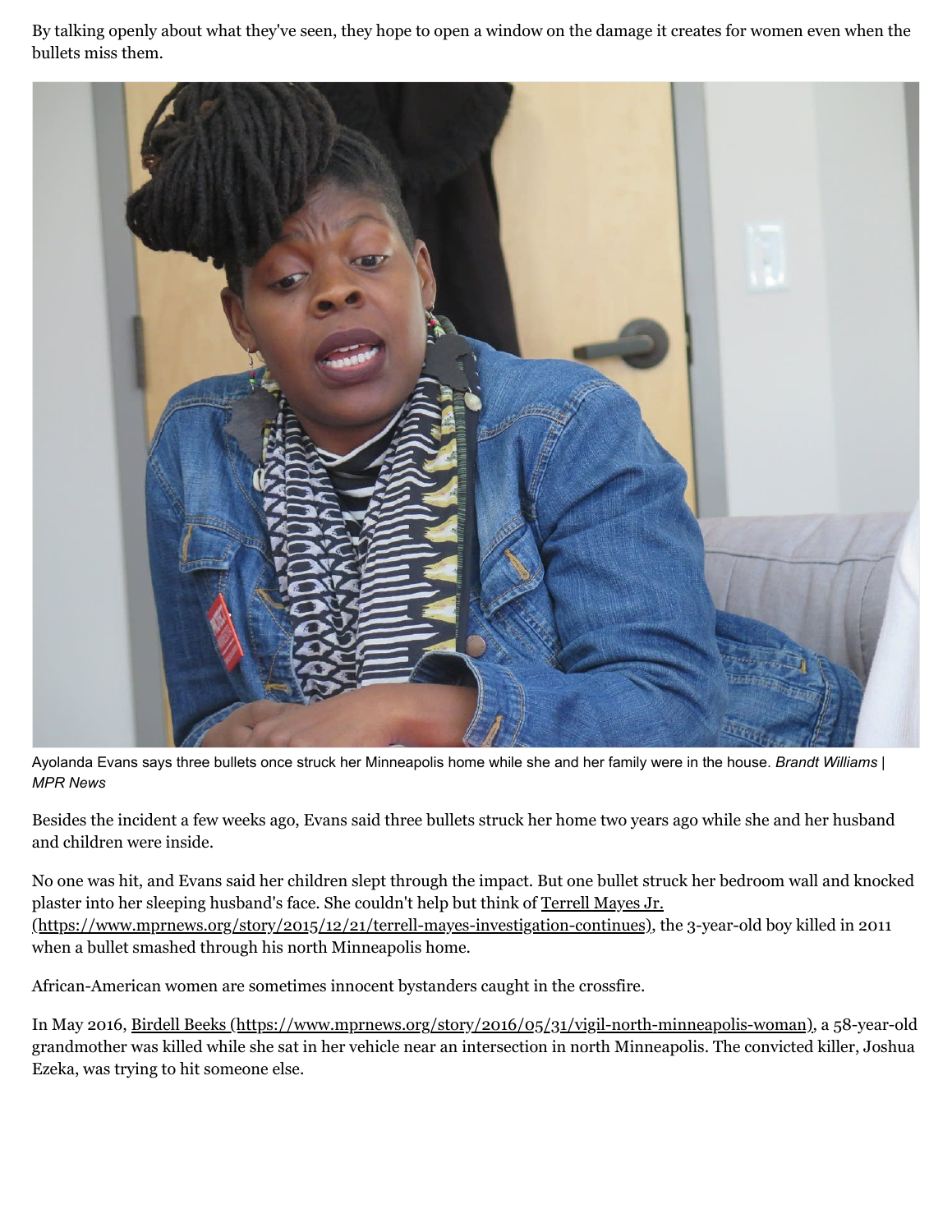

When she was 17 years old, Kenya McKnight says a boyfriend pointed a gun at her face. *Brandt Williams | MPR News*

Kenya McKnight recalled a night 25 years ago in Minneapolis when an ex-boyfriend who had physically assaulted her during their relationship pulled a gun on her. She was 17.

"And he's laughing," she remembered. "He thinks it's a joke. And I'm sitting there thinking, 'I'm [going] to die.'"

McKnight was lucky that day. Her ex did not pull the trigger.

McKnight, 42, was raised on the city's north side where she became intimately familiar with a violent gang feud in the mid to late 1990s that pushed the city's homicide numbers higher than they'd ever been before.

"And so it was war," she said. "And I had friends on both sides of that. And a lot of us females were in the middle."

#### • After the bullet: After the bullet: HCMC helps young gun victims find their footing [\(https://www.mprnews.org/story/2017/11/27/minnesota-hcmc-program-helping-young-gunshot-victims\)](https://www.mprnews.org/story/2017/11/27/minnesota-hcmc-program-helping-young-gunshot-victims)

McKnight and other young women she knew dated guys in those gangs. And sometimes, that brought the young women too close to the action.

"I have female friends who've been shot," said McKnight. "I've dated guys in gangs. I know what that's like when a car rolls up on the side of you and pulls out guns."

Proximity to violent behavior and firearms are key factors in the rate of gun violence victimization of black women, said Sasha Cotton, who heads the city of Minneapolis' Group Violence Intervention program.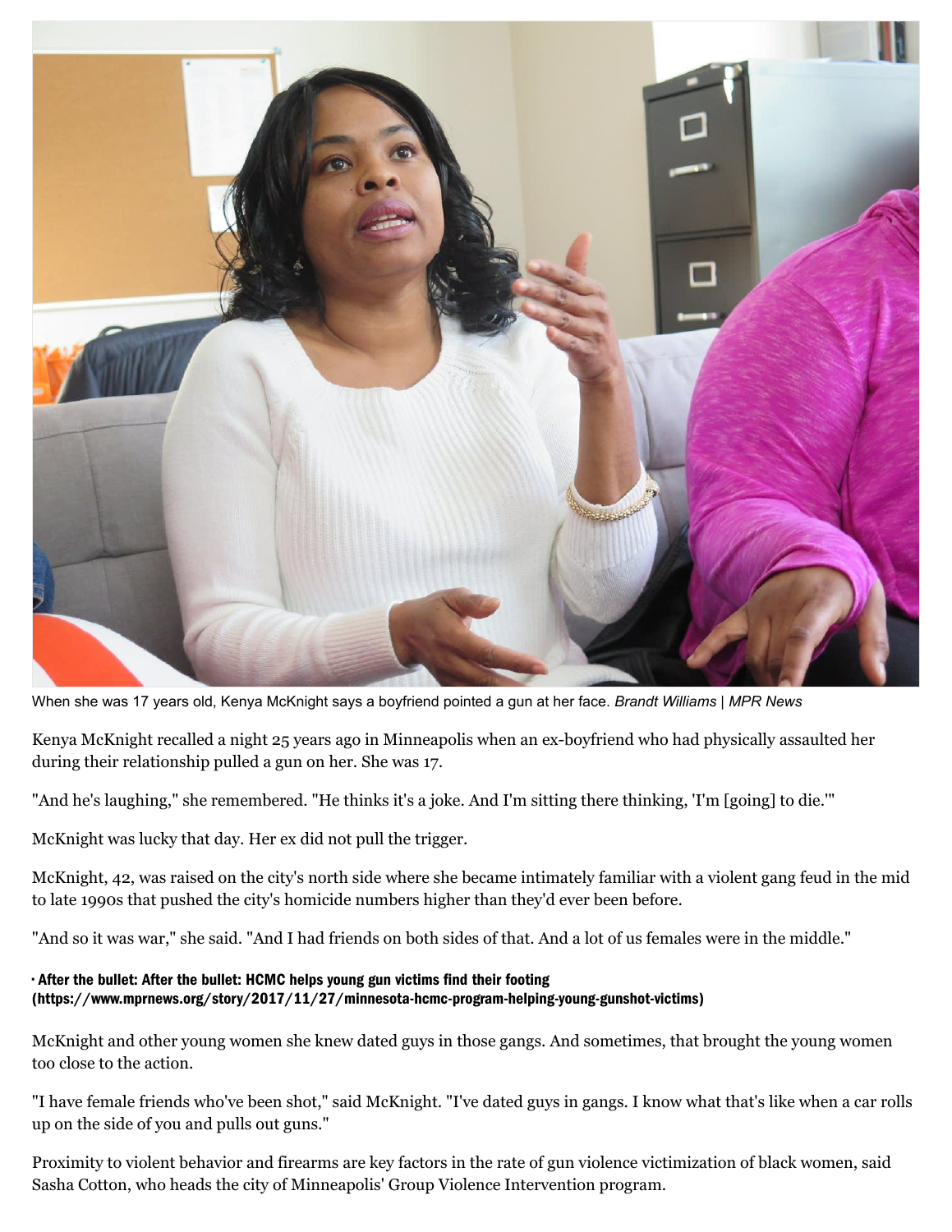Because African-American men, she said, are often the targets or perpetrators of gun violence, "their partners, their families, their community members are going to also have increased risk for being victims and perpetrators of that same violence, just by sheer proximity."

While women are sometimes active participants in gang or group violence, they are more likely to be victims of abuse, said Cotton.

#### 'They do that up here, too'

Minneapolis police data don't indicate how many African-American women who survived shootings in Minneapolis were victims of domestic violence.

An analysis of national homicide data collected between 2003 and 2014 by the Centers for Disease Control and Prevention determined that non-Hispanic black women had the highest rate of intimate partner homicide, followed by Native American women.

The CDC reports that nearly 60 percent of black women killed by their partners were shot to death.

But those numbers don't adequately illustrate how the illegal use of firearms has affected African American women in Minneapolis.



Charisma Smith says she was seven years old the first time she saw someone get shot and killed. *Brandt Williams | MPR News*

Chicago public housing project where she said gunplay was common. By the time she was 11, Charisma Smith had already seen two people shot and killed in front of her. Smith, 38, grew up in a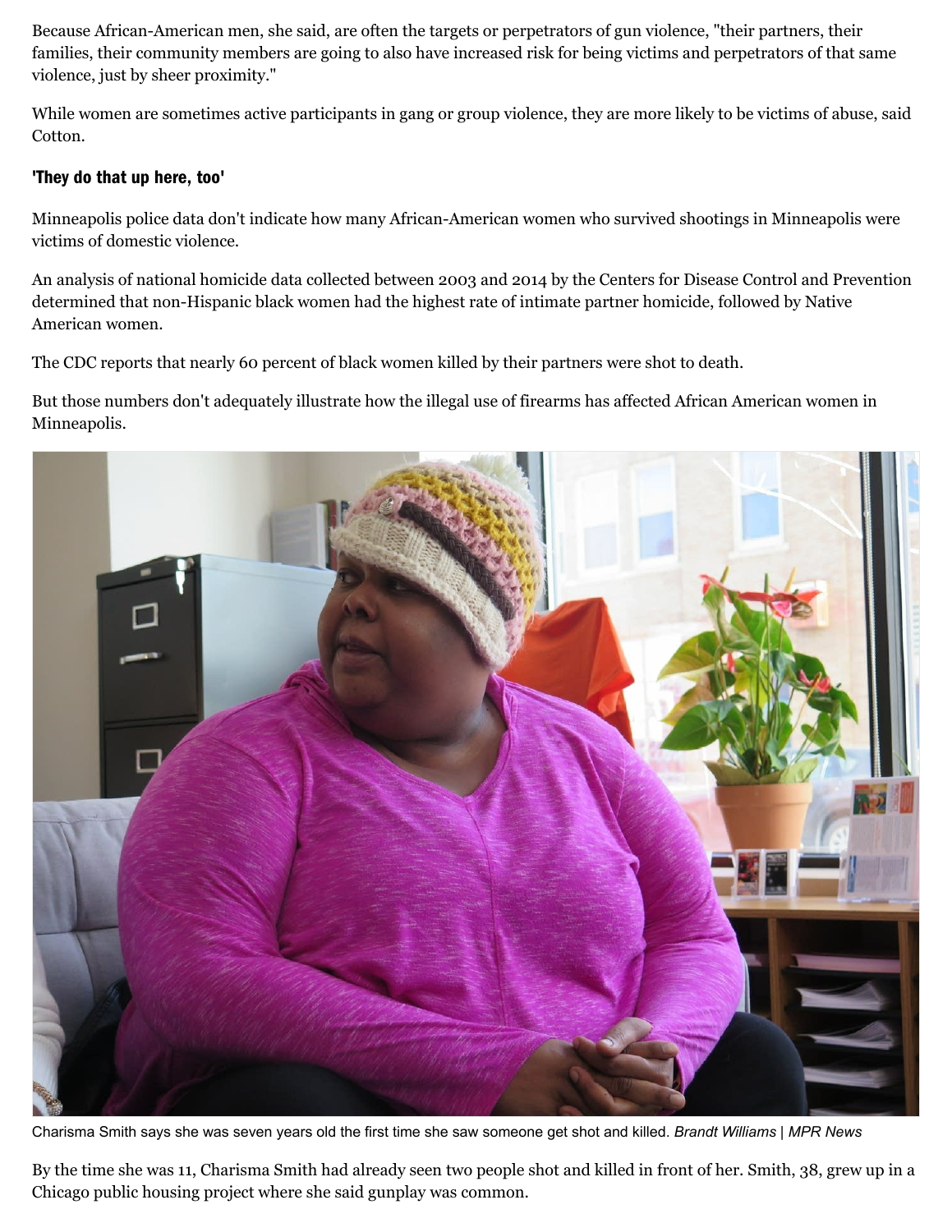"I do remember one time where, and I don't think that person died, but a person was shot," said Smith. "We dropped. And then we got right up and finished playing, once the gunshots stopped. I think I was 11."

Smith moved to north Minneapolis in 1999 at the age of 18. And while the gunshots didn't fly with as much frequency in her new neighborhood as she faced in Chicago, there was still a similar feel.

"I was here for maybe a week and I was going over here to what they were calling 'the murder station,' over here on Lyndale and Broadway," said Smith. "As soon as I got off the bus, they were shooting over at the murder station and I was like, 'Oh, OK. They do do that up here.'"

Smith was referring to a north Minneapolis gas station located near an intersection that, most recently, was the site of a Dec. 10, 2018 shooting which injured three, including a 14-year-old boy.

#### 'Choices we make as women'

McKnight, Smith and Evans say there are ways to stop the violence and that black women can and do play a large part in finding solutions.

"It comes down to the choices we make as women and the type of people we choose to deal with," said McKnight, who is the president and founder of the Black Women's Wealth Alliance, a group which helps African-American women become financially independent through home and business ownership.

"We have to take our time to investigate who these people are and how they function before we allow them in our households and in our lives," she added, "because they can and do influence not only us in the culture of violence, but our children."

Men have a duty to hold themselves and other men accountable for their actions, she said.

Smith said she grew up with family members who were responsible gun owners and some who were not. She wants to see more people taught about gun safety and the laws that dictate when a person can use a gun in self-defense.

McKnight added that she'd like to see more black teenagers learn CPR or become lifeguards so they can learn how to save lives.

Evans said she once considered buying a gun to protect her family after their home was burglarized several years ago. She and the other women, though, see gun violence as a symptom of an oppressive system that delivers more harm than protection.

While the community must work to ease gun violence, Evans said lawmakers need to figure out how to stop the flow of guns into neighborhoods in the first place.

"How does a 12-year-old end up with a gun?" she asked. "How is that even possible?"

#### [Stay Informed](https://www.mprnews.org/newsletter)

The news on your schedule from MPR News Update

#### **Email Address\***

you@email.com

#### **Zip Code**

 **MPR News Update AM**

 **MPR News Update PM**